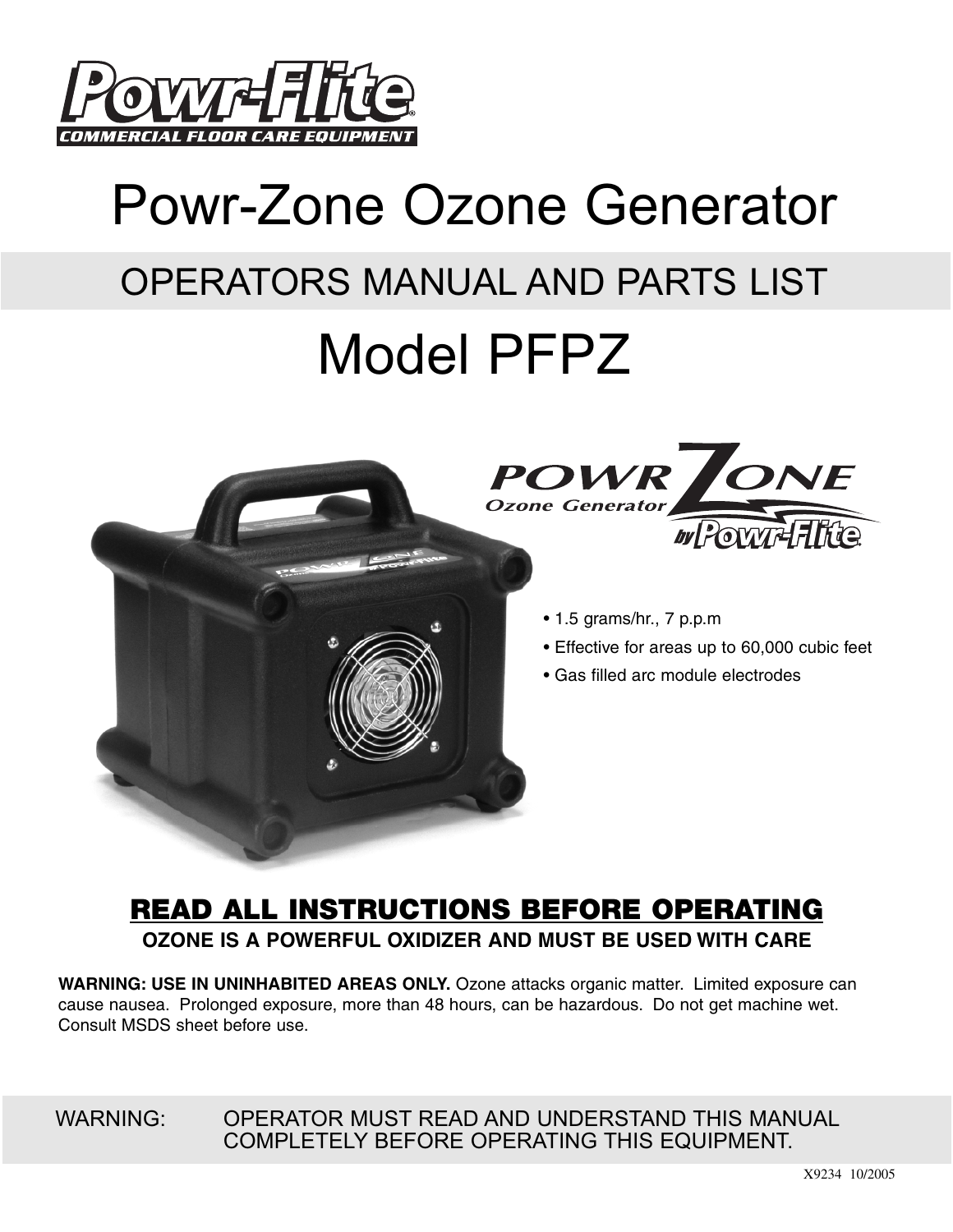## **Powr-Zone – the Professional Odor Neutralizer**

Not a simple cover-up or ionizer, the Powr-Zone unit is an economical environmental odor neutralizer that actually destroys the source of the odor and leaves pure, fresh oxygen in its place. This large-capacity ozone generator is ideal for commercial use, eliminating odors in any indoor location and in vehicles. It is excellent for removing odors caused by smoke damage, mold, mildew, pets and other sources commonly encountered in building maintenance and refurbishing. Use the Powr-Zone unit in basements, kitchens, bathrooms, and any room with an odor problem. It also provides rapid deodorizing of hotel/motel rooms, meeting rooms and vehicles such as automobiles, buses, boats and aircraft.

#### **Your Powr-Zone is complete and ready to operate.**

#### **SAFETY PRECAUTIONS**

Do not operate equipment before reading and understanding all instructions, procedures and warnings.

Do not use this product near water or in a moist environment.

Operate equipment only with the correct electrical power.

Do not attempt to service this product yourself as opening or removing the enclosure may expose you to dangerous voltage or other hazards.

Do not put foreign objects inside the equipment.

Do not operate equipment with a damaged cord or plug, if fans fail to rotate, after the equipment malfunctions or if it has been dropped or damaged in any manner. Return equipment to manufacturer for examinations, electrical or mechanical adjustment or repair.

Do not block air flow through equipment. Set equipment at least 6 inches from walls or any structure that could block the air intake.

Do not use equipment in a flammable or explosive atmosphere.

#### **OZONE IS A POWERFUL OXIDIZER THAT REACTS WITH ORGANIC SUBSTANCES AND IS CLASSIFIED BY OSHA AND EPA AS AN UPPER RESPIRATORY IRRITANT. OSHA SETS THE ALLOWABLE EXPOSURE LIMITS AT .05 PPM TO .1 PPM. ALL SAFETY PRECAUTIONS HEREIN MUST BE ADHERED TO AND COMMON SENSE PRACTICED.**

The ozone produced by the Powr-Zone is above the allowable exposure limit as set by OSHA for inhabited areas. Therefore, no person or animal should remain in an area being treated by these units. The treated area should be aired out or given enough time for the ozone to dissipate to a level below .1 PPM before people or animals are allowed to re-enter. Ozone has an average half-life of 20 minutes, so one hour should be sufficient time for an unvented room to return to normal. If ozone odors are noticeable and irritating, the area should be vented longer until the level is reduced. The average person can detect ozone at levels as low as .003 PPM.



Symptoms of prolonged or excessive exposure to ozone are: burning, watery or irritated eyes, nose, and throat, nausea, headache, difficult in breathing, dry cough, irritation to nasal passages, throat, bronchial and pulmonary membranes.

#### **Caution:**

Prolonged exposure can also affect certain organic materials such as rubber, plastic, wire insulation.

Only qualified personnel should operate the Powr-Zone ozone generator.

As with all electrical devices this equipment should not be operated in a wet or damp environment.

This equipment should only be operated using a properly grounded electrical outlet.

All precautions must be taken to prevent over exposure of ozone gas to occupied areas.

Do not disassemble your Powr-Zone equipment, there are no user serviceable items inside and this will also void the warranty.

Powr-Flite assumes no liability for damages or injuries incurred by the misuse of this equipment.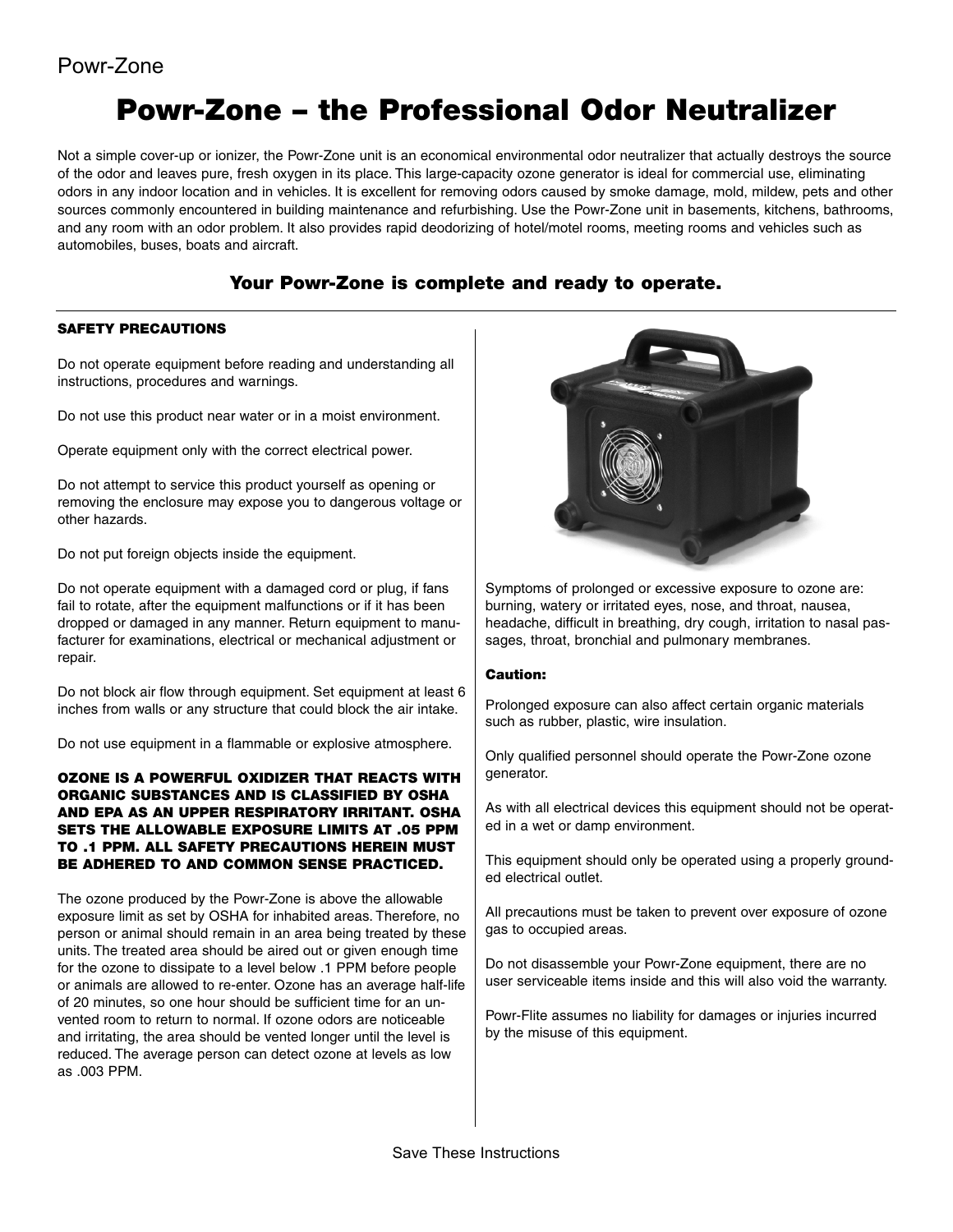#### **GENERAL INSTRUCTIONS**

Prior to using the Powr-Zone ozone generator, determine the source of the odor and remove any odor causing substance that can be found. If the odor is from a wet or flooded situation, dry the entire area well before starting the ozonation procedure.

- 1. Make certain all people, pets and plants are out of the area. Close all windows and doors. Place a safety sign on the door to the location warning of Ozone use – *DO NOT ENTER.*
- 2. Place the Powr-Zone unit on a shelf or tabletop as high in the area to be treated and if possible, near the AC return.

**NOTE:** Ozone is heavier than air and will fall to the bottom of the room. For best results place an air mover at a 45° angle, pointed towards the wall to create a circular air movement.

3. Set the air conditioning thermostat on constant fan and adjust the temperature control to a low (cold) setting. If AC is not available, use air movers for more effective treatment.

**NOTE:** Ozone generators work best in a cool, low humidity environment. With the AC on, you also receive a secondary benefit of purifying the inside of the ductwork. This is also true for ozoning automobiles. Smoke and stale odors will stay in a car's AC ducts if you do not run the AC during ozoning.



- 4. Plug the power cord into a grounded, 3-prong outlet.
- 5. To set the timer, turn the dial to "12" and then back to desired length of time.
- 6. Leave the area immediately. Do not return until set time plus 20 minutes has expired.
- 7. After time has expired, open all windows or doors to air out for 20 minutes.

To calculate the time to remove the odor or to purify an area:

(x cubic feet  $\div$  100 CFM) x 2 = time setting

*example:* (1000 cubic foot room  $\div$  100) x 2 = time setting  $10 \times 2 = \text{time setting}$ 20 minutes = time setting

**NOTE:** Ozone destroys odor-causing molecules. The length of time this process takes will vary depending on variables such as pollutant load, temperature, humidity, etc. and the amount of area being treated. The ozone process can produce a haze in the air within the area being treated.

#### **CAUTION**

DO NOT BREATHE HIGH LEVELS OF OZONE. OZONE IN CONCENTRATIONS ABOVE 0.04 PPM IS CLASSIFIED AS AN UPPER RESPIRATOR IRRITANT AND MAY BE CONSIDERED UNHEALTHY IN OCCUPIED AREAS. THIS MODEL OZONE GENERATOR IS INTENDED FOR USE IN UNOCCUPIED AREAS ONLY. THIS OZONE GENERATOR SHOULD BE TIMED TO TURN OFF AT LEAST 20 MINUTES PRIOR TO REENTRY OF TREATED AREA. TREATED AREA SHOULD BE AIRED OUT PRIOR TO REENTERING TO PREVENT EXPOSURE TO HIGH LEVELS OF OZONE.

| <b>TROUBLESHOOTING</b>          |                                          |                                                               |
|---------------------------------|------------------------------------------|---------------------------------------------------------------|
| <b>Problem</b>                  | Possible Cause                           | Solution                                                      |
| Unit does not turn on           | Power cord not plugged in.               | Plug power cord into suitable outlet<br>with correct voltage. |
|                                 | Circuit breaker is tripped.              | Reset circuit breaker at panel box.                           |
|                                 | Faulty power outlet.                     | Try another outlet.                                           |
|                                 | Fuse is blown on back of unit            | Replace fuse.                                                 |
| Unit keeps blowing<br>Fuses.    | Too small amperage fuse is<br>being used | Replace fuse with correct rated (1A) fuse.                    |
|                                 | Electrical short circuit.                | Return unit to manufacturer for repair.                       |
| Unit does not<br>produce ozone. | Damage to unit.                          | Return unit to manufacturer for repair.                       |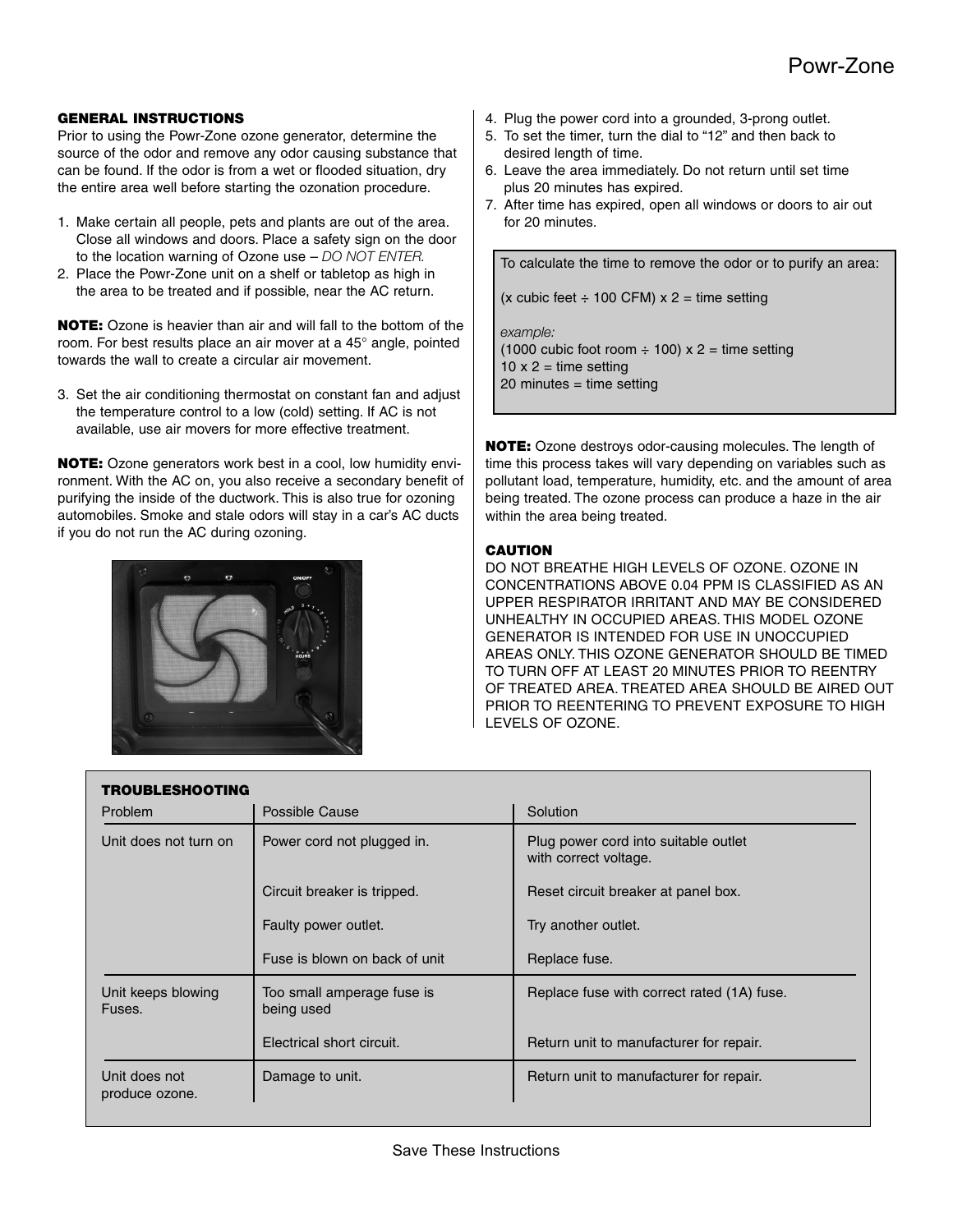## **MATERIAL SAFETY DATA SHEET (MSDS)**

24 HOUR EMERGENCY PHONE: 1-800-424-9300

**Name:** OZONE **Product:** Triatomic Oxygen **Issued:** 12/01/00

#### **SECTION 1 - IDENTIFICATION**

**Chemical Name:** Triatomic Oxygen **Chemical Family:** Gas **DOT Hazard Class:** N/A **DOT Identification:** N/A

#### **SECTION 2- HAZARDOUS INFORMATION**

| Component CAS# |            | % | <b>PEL</b> | <b>TLV</b> |
|----------------|------------|---|------------|------------|
| Ozone Gas      | 10028-15-6 |   |            | 0.1ppm     |

#### **SECTION 3- PHYSICAL DATA**

| <b>Appearance and Odor:</b>      | Colorless gas, pungent odor. |
|----------------------------------|------------------------------|
|                                  | Minimum detectable odor at   |
|                                  | $0.02$ ppm.                  |
| <b>Boiling Point:</b>            | 112 $\degree$ C              |
| <b>Vapor Pressure:</b>           | N/A                          |
| Vapor Density (air +1):          | N/A                          |
| Solubility, v in Water:          | N/A                          |
| Specific Gravity ( $H_20 = 1$ ): | $1.6$ g/l (liquid)           |
| <b>Melting Point:</b>            | 192° C                       |
| Evaporation Rate $(H20=1)$ : N/A |                              |

#### **SECTION 4 - FIRE & EXPLOSION DATA**

|                                              | Not flammable, but enhances combustion of other sub-                 |
|----------------------------------------------|----------------------------------------------------------------------|
| stances to cause fire or explosion.          |                                                                      |
| <b>Flash Point:</b>                          | N/A                                                                  |
| <b>Flammable Limits:</b>                     | N/A                                                                  |
| LEL:                                         | N/A                                                                  |
| UEL:                                         | N/A                                                                  |
|                                              | <b>Fire Extinguishing Media:</b> Use the extinguisher appropriate to |
|                                              | burning material.                                                    |
| <b>Special Firefighting Procedures: None</b> |                                                                      |
| Unusual Fire Hazards:                        | Increased oxygen can feed fire.                                      |
| <b>Explosion Hazards:</b>                    | None                                                                 |

#### **SECTION 5 - REACTIVITY DATA**

| Stability:                            | Unstable. Begins to dissipate                                                                |
|---------------------------------------|----------------------------------------------------------------------------------------------|
|                                       | immediately.                                                                                 |
| <b>Conditions to Avoid:</b>           | N/A                                                                                          |
| Incompatibility:                      | High levels for extended periods<br>will cause deterioration of rubbers.<br>paint and metal. |
| Hazardous Decomposition: N/A          |                                                                                              |
| <b>Hazardous Polymerization: None</b> |                                                                                              |

**Disclaimer:** The information in this document applies to workplace exposure and is not designed for the population at large. Any generalization beyond occupational exposures should not be made.



A Tacony Company 3101 Wichita Court • Ft. Worth, TX 76140-1755

## **Date Issued**

**NFPA HAZARD RATING**  $4 = EXTREME$  3 = HIGH  $2 = MODERATE$  1 = SLIGHT 0 = INSIGNIFICANT

#### **SECTION 6 - HEALTH HAZARD DATA**

| <b>Health Hazards:</b>                                                                        | Irritation of the eyes and respiratory<br>tract. Inhalation of the gas may<br>cause lung edema or asthmatic<br>reactions. Symptoms may not<br>become noticeable for several<br>hours. Lungs may be affected by<br>repeat or prolonged exposure. |
|-----------------------------------------------------------------------------------------------|-------------------------------------------------------------------------------------------------------------------------------------------------------------------------------------------------------------------------------------------------|
| Carcinogenicity:<br><b>Medical Conditions</b>                                                 | None known.                                                                                                                                                                                                                                     |
| <b>Aggravated by Exposure:</b><br><b>Methods of Exposure:</b><br><b>Symptoms of Exposure:</b> | N/A<br>Inhalation and contact on skin and<br>eyes.<br>Cough, dry throat, irritated eyes,<br>headache. Possible asthma-like<br>symptoms with overexposure.                                                                                       |
| <b>EMERGENCY FIRST AID:</b><br>Eye and Skin:<br>Inhalation:                                   | Move to fresh air.<br>Move to fresh air. Seek medical<br>attention if asthma-like symptoms<br>are noticed.                                                                                                                                      |
| Ingestion:                                                                                    | N/A                                                                                                                                                                                                                                             |

#### **SECTION 7 - PRECAUTIONS FOR SAFE HANDLING & USE**

| <b>Storage and Handling:</b> | N/A                                |
|------------------------------|------------------------------------|
| <b>Spill Response:</b>       | N/A                                |
| <b>Waste Disposal:</b>       | N/A                                |
| <b>Other Precautions:</b>    | <b>EPA Recommended Exposure</b>    |
|                              | Limits: 0.1 ppm / 8 hrs or maximum |
|                              | 0.3 ppm for 10 mins.               |

**NOTE:** Threshold limit values refer to airborne concentrations of ozone and represent conditions under which it is believed that nearly all workers may repeatedly be exposed day after day without adverse effect, however a small percentage of workers may experience discomfort at levels below those listed.

#### **SECTION 8 - CONTROL MEASURES**

This gas is designed to be used for a limited time in a controlled environment.

| <b>Eve Protection:</b>         | None                                                                                                          |
|--------------------------------|---------------------------------------------------------------------------------------------------------------|
| <b>Ventilation:</b>            | When treatment is complete,<br>ventilate the area completely until<br>all smell of ozone is gone. Do not      |
| <b>Respiratory Protection:</b> | allow people or pets into the area<br>until the ozone smell is eliminated.<br>Do not use in inhabited spaces. |
|                                | Clear all people, animals, plants<br>and any other organic life from the<br>area to be treated.               |
| Protective Clothina            |                                                                                                               |

**Protective Clothing or Other Equipment:** None **Work/Hygienic Practices:** N/A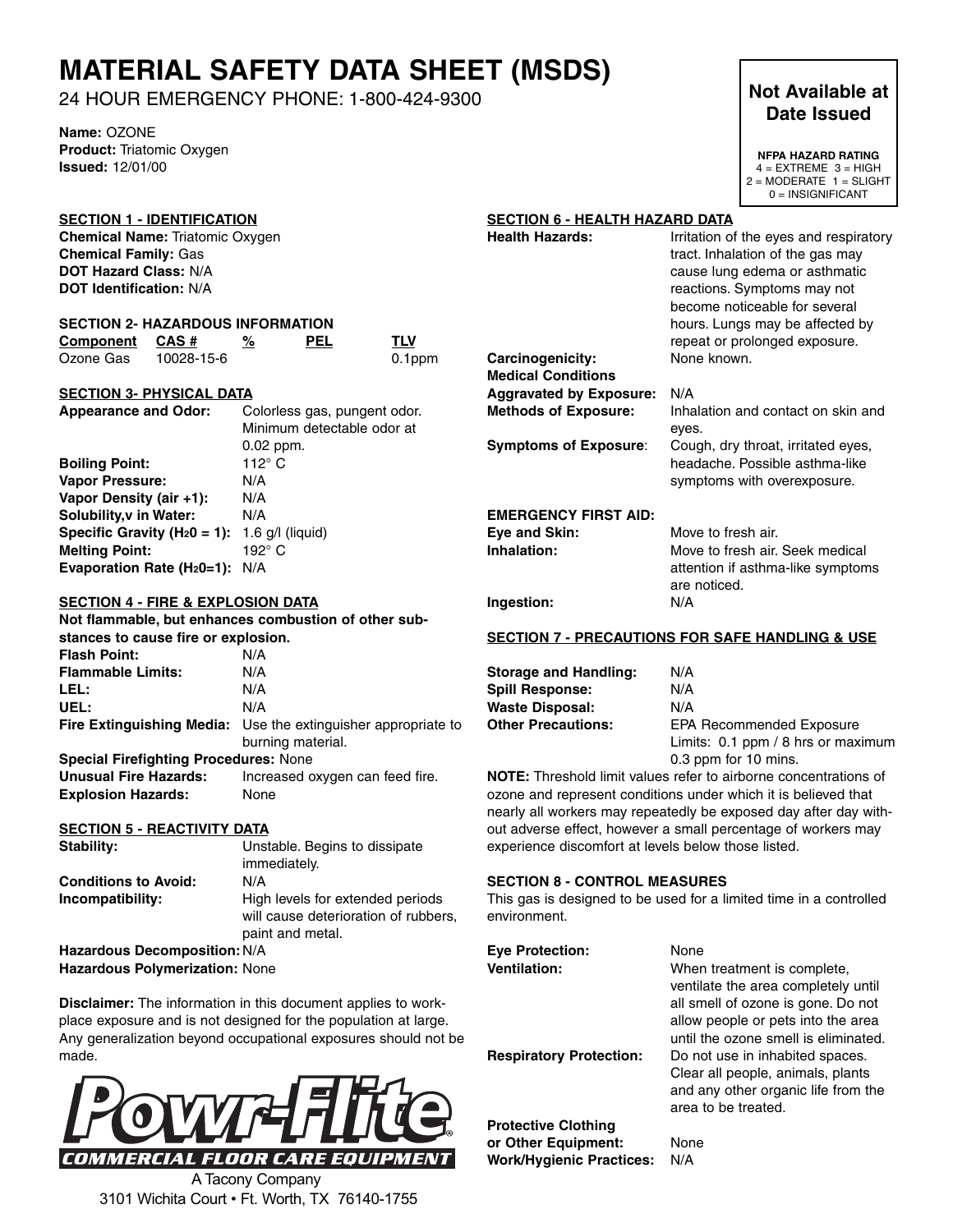

| ref#           | part no | description            |
|----------------|---------|------------------------|
|                | X9227   | Housing                |
| 2              | X9229   | Kit, Component         |
| 2a             | X9248   | Timer                  |
| 2b             | X9247   | Lamp, On/Off Indicator |
| 2c             | X9246   | Filter, Intake         |
| 2d             | X9249   | Fuse Holder            |
| 2e             | X9228   | Panel, Switch          |
| 2f             | X9242   | Transformer            |
| 2g             | X9241   | Ozone Tube w/ Cables   |
| 2 <sub>h</sub> | X9245   | Grill, Fan             |

| part no           | description                    |
|-------------------|--------------------------------|
| X9244             | Fan                            |
| X9243             | Bracket, Transformer           |
| 72387A            | Screw, #8 x 5/8, Black Tapping |
| PD <sub>3</sub> C | Foot, Black Rubber             |
| X9235             | Label, Time Chart              |
| X8459A            | Label, Serial Number           |
| X9232             | Label, Caution                 |
| X9231             | Label, Instruction             |
| X9230             | Label, Powr-Zone               |
|                   |                                |

### **Conditional Guarantee**

**The manufacturer warrants that products manufactured are free from defects in material and workmanship under normal use and service for a period of one year from date of purchase provided such goods are installed, operated and maintained in accordance with written manuals and/or other instructions. We will repair or replace without cost, any part of the unit, which when examined by our authorized repair station or at our factory, is found to be legitimately defective. This guarantee is null and void on any part which has been subject to alteration, accident, abuse or misuse. The guarantee is valid only to the original using purchaser.**